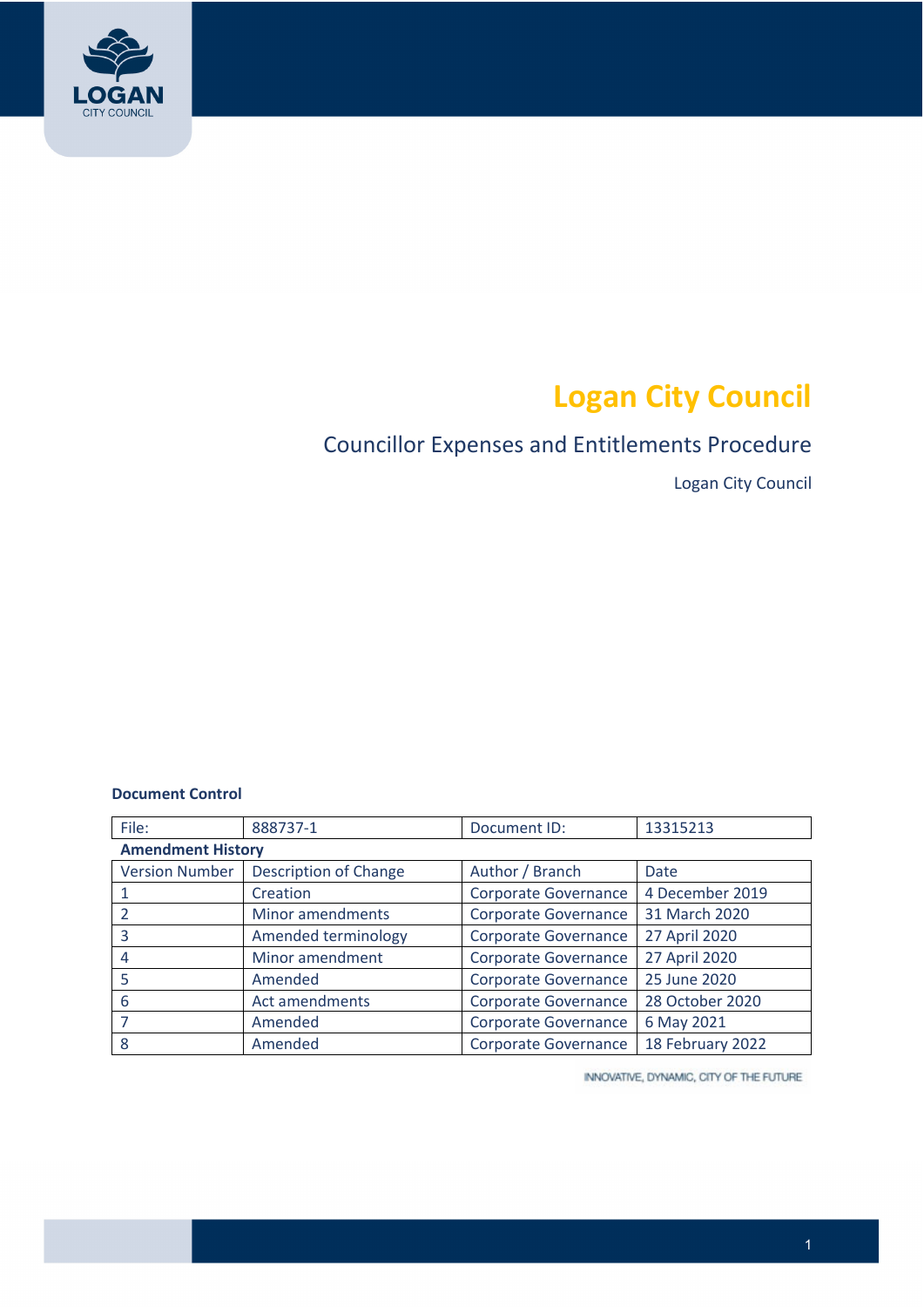#### **Table of Contents**

| 1              |     |       |                                                                    |  |
|----------------|-----|-------|--------------------------------------------------------------------|--|
| $\overline{2}$ |     |       |                                                                    |  |
|                | 2.1 |       |                                                                    |  |
|                | 2.2 |       |                                                                    |  |
|                | 2.3 |       |                                                                    |  |
|                | 2.4 |       |                                                                    |  |
|                | 2.5 |       |                                                                    |  |
|                |     | 2.5.1 |                                                                    |  |
|                |     | 2.5.2 |                                                                    |  |
|                |     | 2.5.3 |                                                                    |  |
|                |     | 2.5.4 |                                                                    |  |
|                |     | 2.5.5 |                                                                    |  |
|                |     | 2.5.6 |                                                                    |  |
|                | 2.6 |       |                                                                    |  |
|                | 2.7 |       |                                                                    |  |
|                | 2.8 |       | Accommodation while undertaking domestic or international travel 7 |  |
| 3              |     |       |                                                                    |  |
|                | 3.1 |       |                                                                    |  |
|                | 3.2 |       |                                                                    |  |
|                |     |       |                                                                    |  |
|                |     | 3.3.1 |                                                                    |  |
|                |     | 3.3.2 |                                                                    |  |
|                |     | 3.3.3 |                                                                    |  |
|                |     |       |                                                                    |  |
|                |     |       |                                                                    |  |
|                |     | 3.4.2 |                                                                    |  |
|                |     | 3.4.3 |                                                                    |  |
|                |     | 3.4.4 |                                                                    |  |
|                | 3.5 |       |                                                                    |  |
|                | 3.6 |       |                                                                    |  |
|                |     |       |                                                                    |  |
|                |     | 3.7.1 |                                                                    |  |
|                |     | 3.7.2 |                                                                    |  |
|                | 3.8 |       | Corporate wear, personal protective equipment and name badges  13  |  |
|                | 3.9 |       |                                                                    |  |
|                |     |       |                                                                    |  |
|                |     |       |                                                                    |  |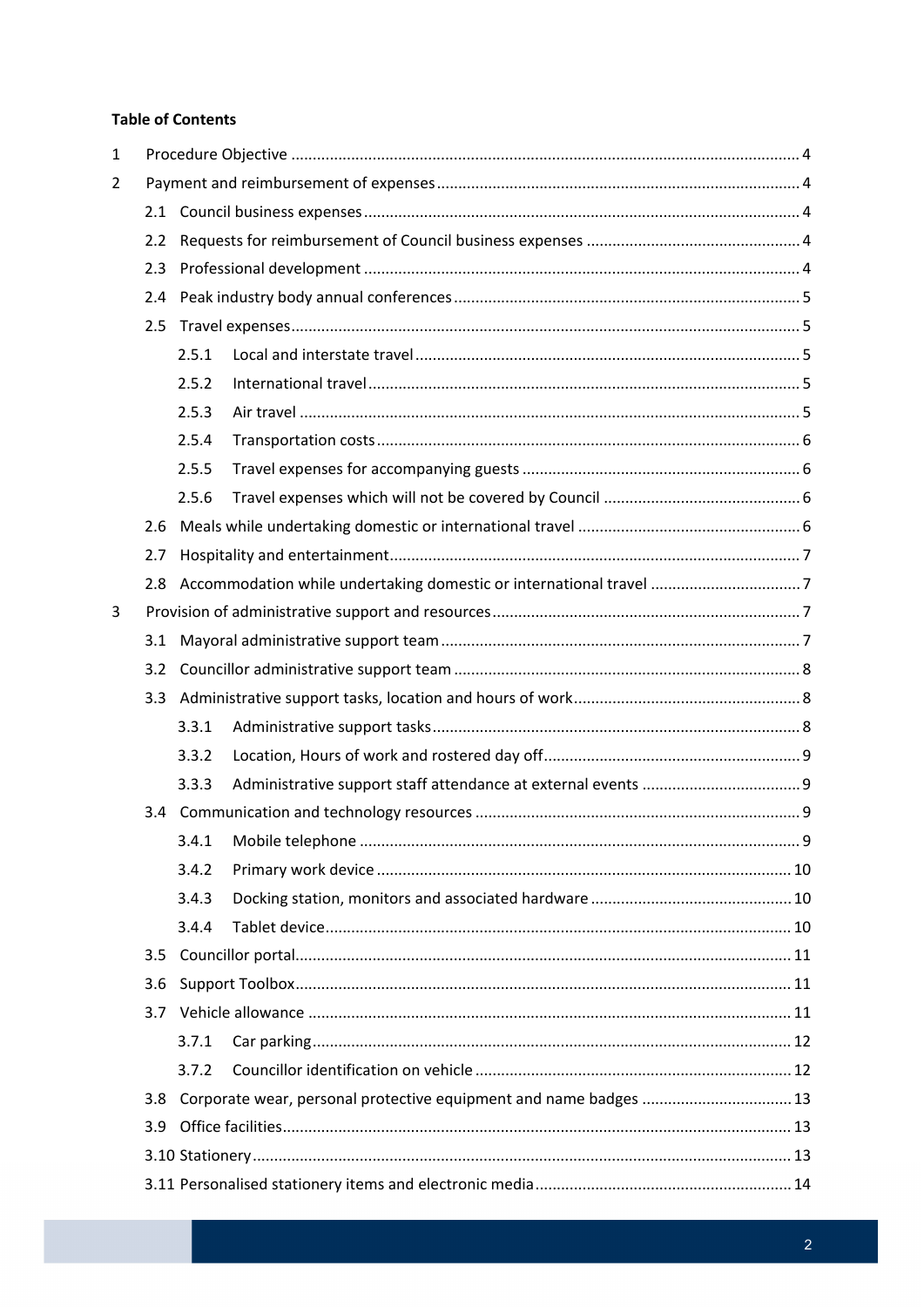| 4              |  |
|----------------|--|
|                |  |
|                |  |
|                |  |
| 5              |  |
|                |  |
|                |  |
| 6              |  |
| $\overline{7}$ |  |
| 8              |  |

### **Appendices**

|  | Appendix 1 – Councillor Outgoing Correspondence and Postage Guidelines 19 |  |
|--|---------------------------------------------------------------------------|--|
|--|---------------------------------------------------------------------------|--|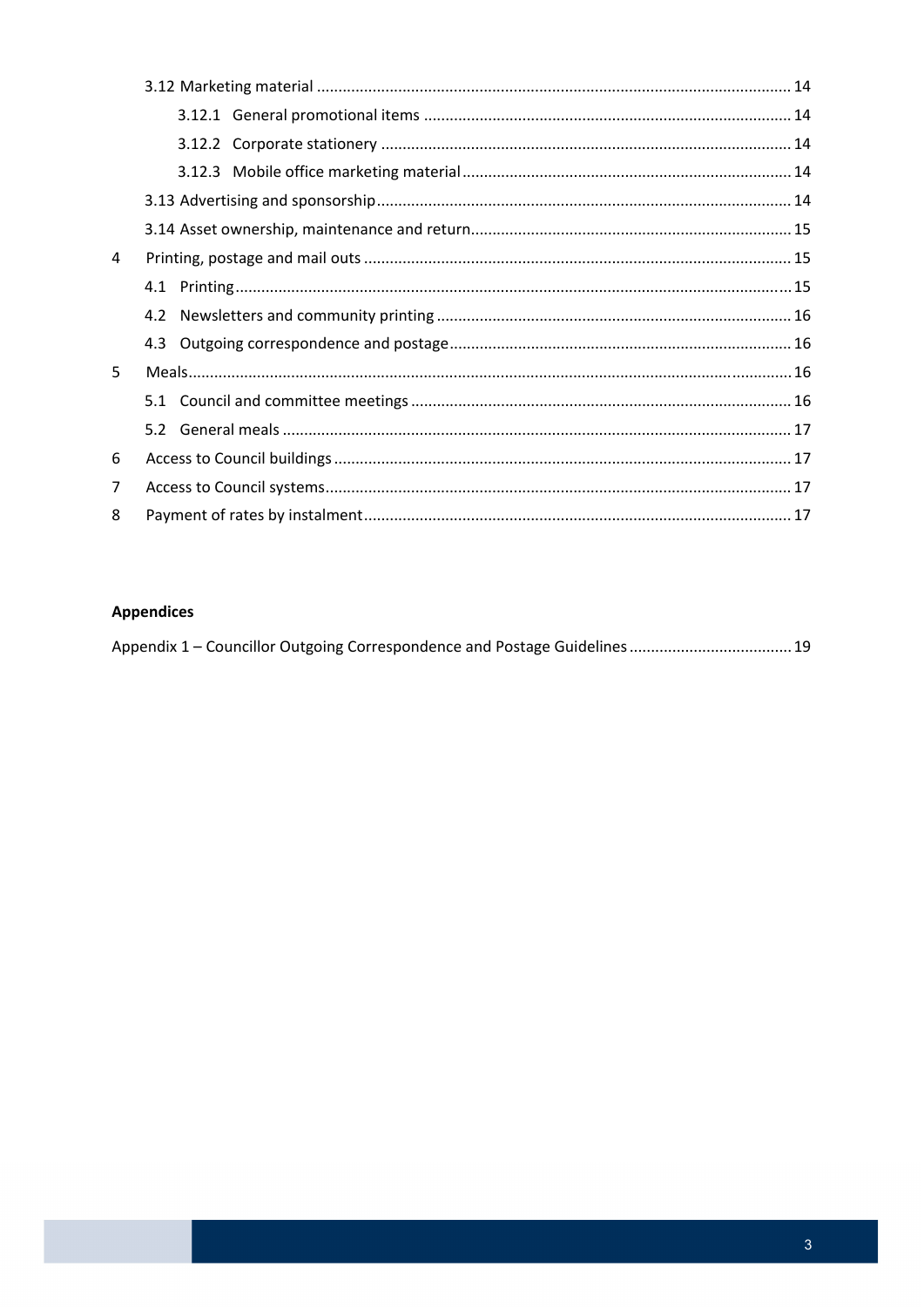# **1 Procedure Objective**

 This Procedure sets out the process to enable Councillors access to entitlements to enable them to discharge their duties and responsibilities as an elected representative. The Procedure also sets out the process for when Logan City Council (**'Council'**) will reimburse legitimate expenses incurred by Councillors in the course of carrying out Council business.

# **2 Payment and reimbursement of expenses**

# **2.1 Council business expenses**

 Councillors may request that Council reimburse the costs of certain expenses incurred in the course of carrying out Council business.

 The types of reasonable expenses that may be incurred by Councillors in the course of carrying out Council business may include, but are not limited, to the following:

- Travel expenses including accommodation, meals, transport and incidentals
- Conference and seminar attendance
- **•** Entertainment and hospitality

Subject to the terms outlined in this procedure.

# **2.2 Requests for reimbursement of Council business expenses**

 Requests for reimbursement of expenses will only be considered where appropriate documentation is provided to show that the expense has been incurred by the Councillor whilst undertaking their official duties for genuine Council business.

 In making a determination on a claim for reimbursement of expenses, Council must act in the public interest, consider whether the expense meets the community's expectations and could not have been avoided. Council is required to be accountable and transparent in meeting a request for reimbursement of expenses.

 The Corporate Governance Manager will be responsible for determining the appropriateness of a request for reimbursement or payment of any expenses incurred by Councillors.

 Under no circumstances will Council reimburse a claimed expense for alcohol or where a Councillor stands to personally financially benefit from the claim.

 Councillors may be reimbursed for reasonable incidentals in accordance with this Procedure, up to the maximum provided for in the Australian Taxation Office guidelines.

#### **2.3 Professional development**

 Councillors are encouraged to undertake relevant professional development. Council will organise a program of professional development activities for Councillors, and Council will cover all costs associated with those professional development activities.

 Where Councillors wish to attend professional development activities such as seminars or conferences which are organised by a government agency or industry body Council will cover the costs of registration, travel, accommodation and meals where Council considers that the professional development activity is reasonable and the activity is directly associated with the Councillor's portfolio.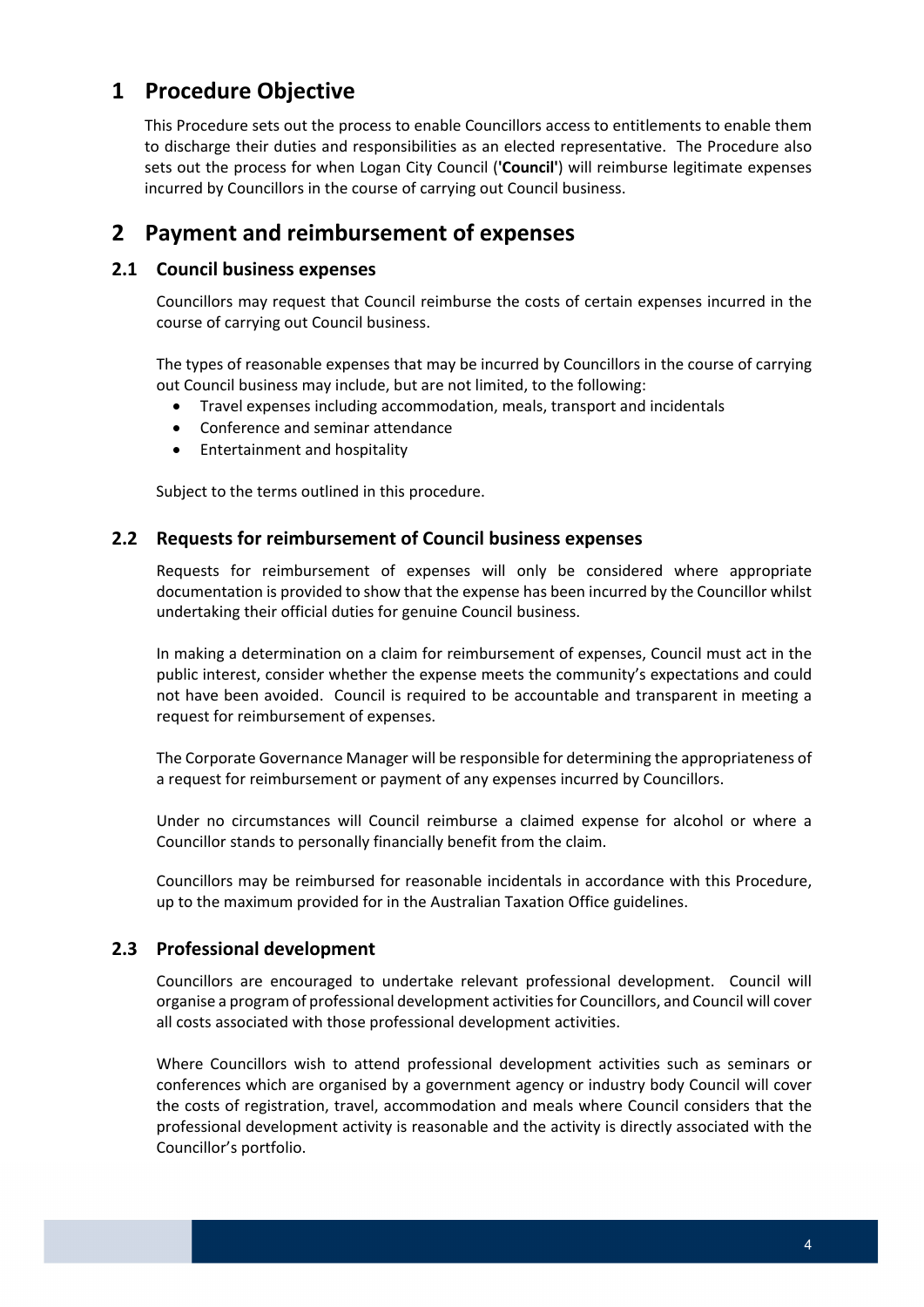Where Councillors wish to attend other professional development directed at personal pursuits, campaigning or for personal development that is not directly related to their portfolio at Council, all costs are payable by the Councillor from their own personal funds.

 Requests by Councillors to attend conferences, seminars or other professional development activities must be made in writing to the Corporate Governance Manager and must outline the details of the event and the benefits to the City of Logan, taking into account the professional development budget allocation for each Councillor as set by the Corporate Governance Manager. Councillors are discouraged from applying to attend conferences, seminars or other professional development on Council meeting or committee sitting dates. The Chief Executive Officer will make the decision whether to approve the professional development.

 The Corporate Governance Branch will keep a register of all conferences, seminars and other professional development attended by Councillors. A copy of the register will be made available to all Councillors at least every 6 months.

### **2.4 Peak industry body annual conferences**

 Councillors are expected to represent Council at peak industry body annual conferences that apply to local government as a whole, such as the ALGA, LGAQ or ALGWA annual conferences. No more than two Councillors will be permitted to attend any peak industry body annual conference at the same time. Councillors who have been nominated as the Councillor representative/s on the peak industry body will be given the first option to attend.

# **2.5 Travel expenses**

 It is in the public interest for Council to take advantage of travel discounts and deals wherever possible, to reduce expenditure on travel costs for Councillors. All requests for travel must be made in sufficient time to allow Council to take advantage of any discounts or deals available.

#### **2.5.1 Local and interstate travel**

 Requests by Councillors for approval for local or interstate travel must be made in writing to the Chief Executive Officer, who will make the decision whether to approve the travel.

 Requests by Councillors for payment or reimbursement of local or interstate travel expenses must be made in writing to the Corporate Governance Manager, who will make the decision whether to approve the expenses claimed.

#### **2.5.2 International travel**

 Requests by Councillors for international travel may only be approved by resolution of Council at an ordinary Council meeting.

 Requests by Councillors for payment or reimbursement of international travel expenses must be made in writing to the Corporate Governance Manager, who will make the decision whether to approve the expenses claimed.

#### **2.5.3 Air travel**

 Where Councillors must engage in air travel for Council business, and approval has been provided for the travel, the Councillor must travel economy class and must travel by the most direct route.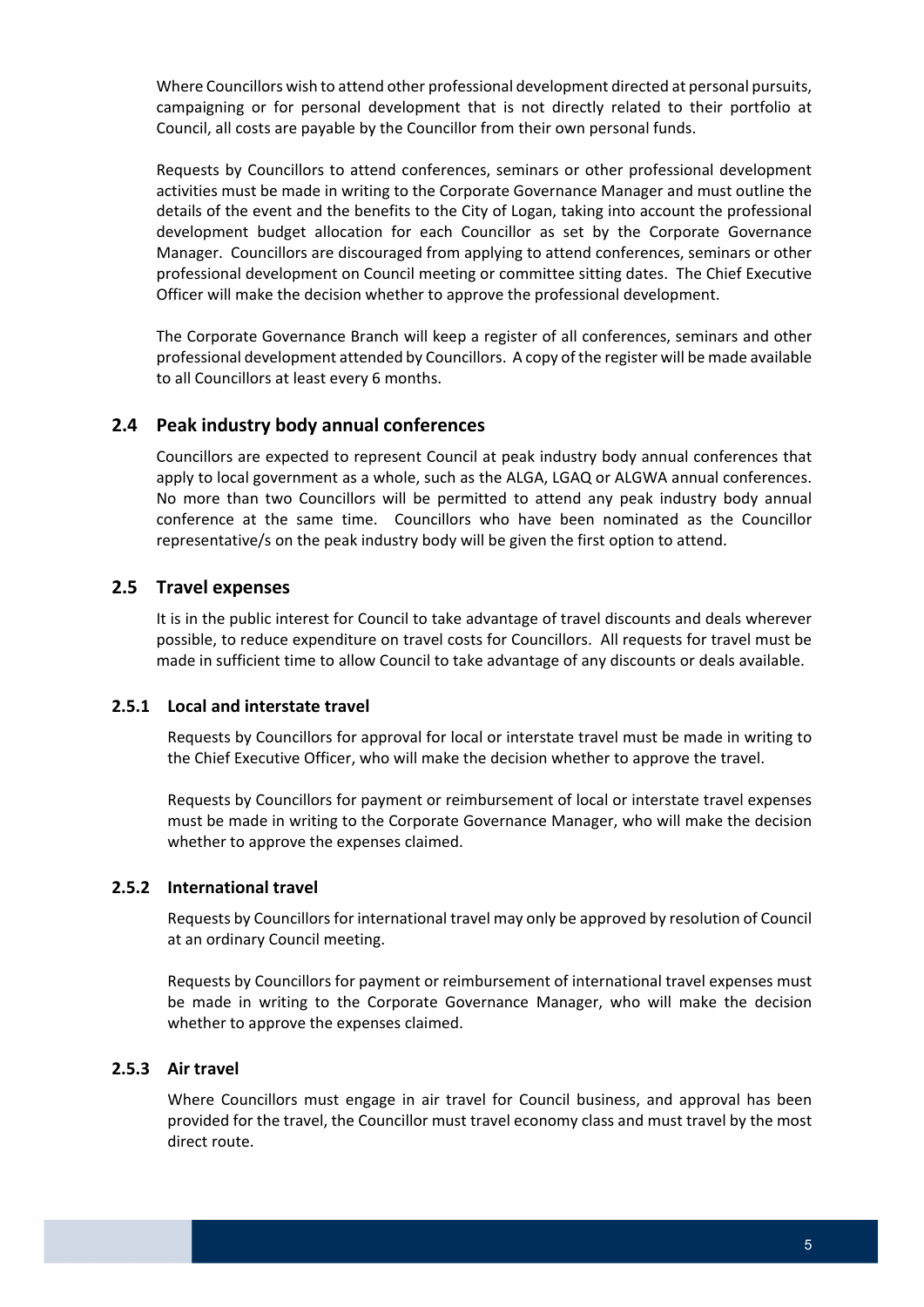Where for any single flight the flight time exceeds five (5) hours, Councillors may travel in Premium Economy Class. Councillors are encouraged to consider the public interest when deciding whether to make a request to travel in any class other that Economy Class.

 Council will cover the cost of an airline lounge membership for the Mayor and Deputy Mayor only. The Chief Executive Officer will approve which airline lounge membership will be paid for by Council.

#### **2.5.4 Transportation costs**

 Where Councillors are attending a conference, seminar or event interstate or internationally, arrangements for transfers will be arranged by Council's procurement team.

 Councillors are discouraged from vehicle hire unless public transportation, private transfers, taxi transportation or other reasonable transportation is not available. Where the Chief Executive Officer approves vehicle hire, the vehicle hire will be arranged and paid for by Council prior to the conference, seminar or event. Any hire vehicles will be standard hire vehicles and must be value for money for Council and the community.

#### **2.5.5 Travel expenses for accompanying guests**

 The costs of guests, family or friends accompanying Councillors will not be paid for by Council under any circumstances.

### **2.5.6 Travel expenses which will not be covered by Council**

 Costs incurred by Councillors whilst travelling for Council business will be deemed to be of a personal nature unless allowed for in this Procedure. Examples of activities that may be undertaken by Councillors whilst travelling which will be considered to be personal in nature and the costs of which will not be covered by Council includes but is not limited to:

- Tourism activities/tours
- **•** Social events
- In-flight and in-house movies or pay per view
- Internet for personal use
- Mini bar purchases
- Airline lounge, club or frequent flyer membership fees
- Entertainment
- **•** Personal items or services
- Excess luggage costs
- Payment associated with the cost of return of lost personal items or personal items which have been left behind
- Laundry or dry cleaning services (excluding during international travel)

### **2.6 Meals while undertaking domestic or international travel**

 Councillors will be reimbursed for the actual cost of meals associated with official Council business activities when all of the following apply:

- The Councillor incurs the cost of the meal personally
- A meal was not provided within the registration costs of the approved activity, event or travel
- The Councillor can produce original documentation sufficient to verify the actual cost of the meal
- The cost of the meal is reasonable in the circumstances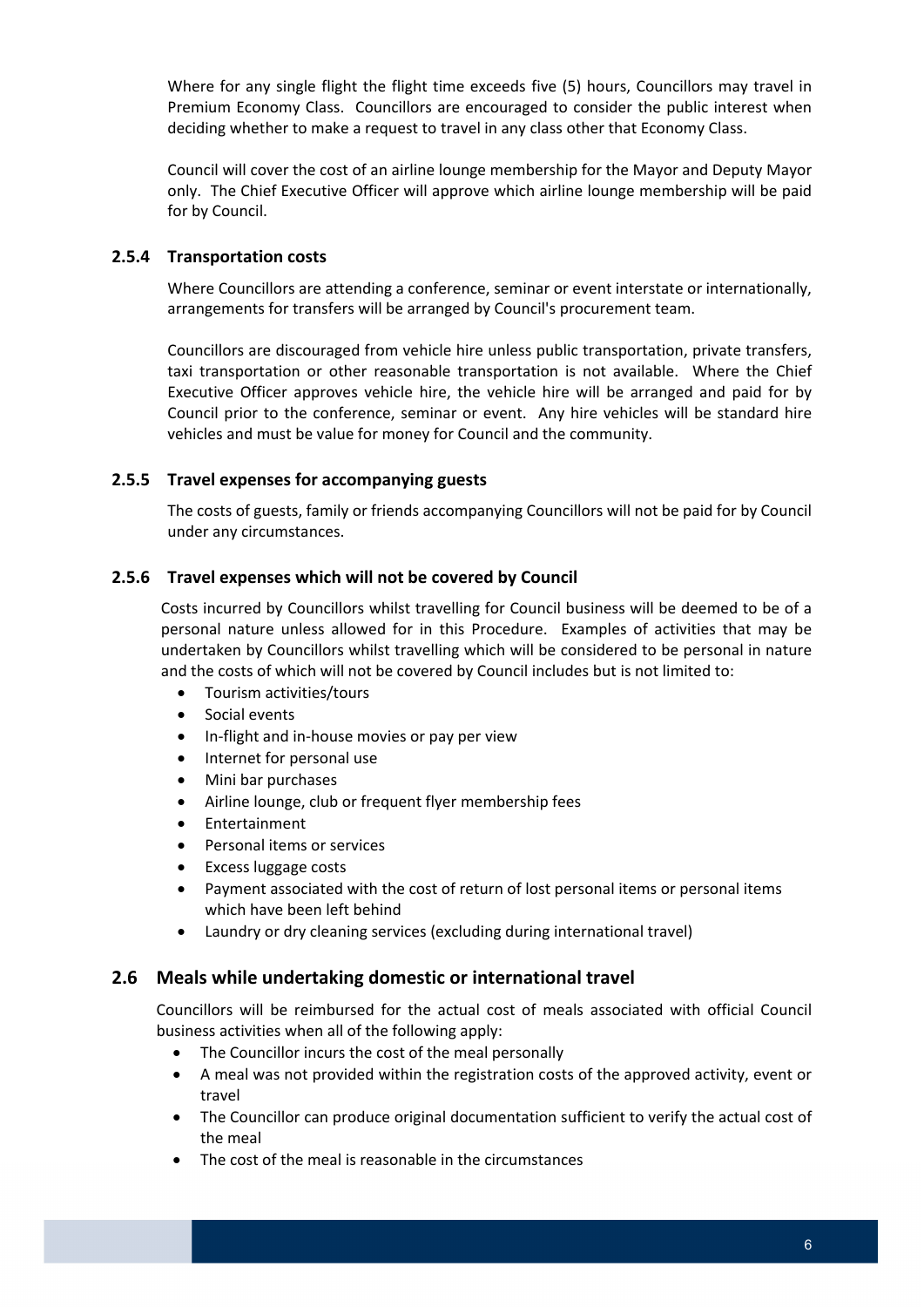Reimbursement will be limited to the maximum amount in the Australian Taxation Office guidelines for meal allowance based on the country of travel. Any claim for reimbursement of the costs of meals outside of this will only be allowed in exceptional circumstances (ie entertaining in an usually expensive location where no alternative is available) and must be approved by the Chief Executive Officer.

### **2.7 Hospitality and entertainment**

 Councillors may be eligible for reimbursement of the costs of up to \$100.00 per event for hosting a meal or refreshments for conference delegates, sponsors or business guests where the hosting is for a Council business related purpose only. This expense would be additional to delegation costs incurred by Council administration.

 All other hospitality or entertainment expenses must be paid out of the Councillor's civic allowance funds.

# **2.8 Accommodation while undertaking domestic or international travel**

 Where a Councillor is travelling for official Council business, Council will book accommodation offered as part of a conference package where practicable to do so. In all other circumstances, Council will book and pay for accommodation to a standard of 4 stars or equivalent where it is not practicable for the Councillor to return home for the night. Where a Councillor chooses to stay with family or friends whilst travelling for official Council business, no accommodation expenses will be paid or reimbursed.

# **3 Provision of administrative support and resources**

 Council is responsible for the provision of access to appropriate administrative support and resources to ensure that Councillors are able to undertake their civic duties and meet the responsibilities of their roles.

 Administrative support and resources are provided to Councillors for the sole purpose of the conduct of legitimate Council business, and should be used responsibly and appropriately. Councillors must only give directions to administrative support staff for these purposes. These guidelines provide for:

- a) When a councillor may be provided with administrative support by a member of staff
- b) How and when a councillor may give a direction to a member of staff in relation to the provision of administrative support
- c) How and when a councillor advisor may give a direction to a member of staff in relation to the provision of administrative support.

 This procedure should be read in conjunction with the Staff Interaction Policy and Procedure and Acceptable Request Guidelines.

 Any complaints regarding the performance of administrative support staff should be referred to the Corporate Governance Manager who will manage performance in accordance with Council's policies and management directives.

#### **3.1 Mayoral administrative support team**

 Council will provide access to administrative support staff to the Mayor to assist him in conducting legitimate Council business.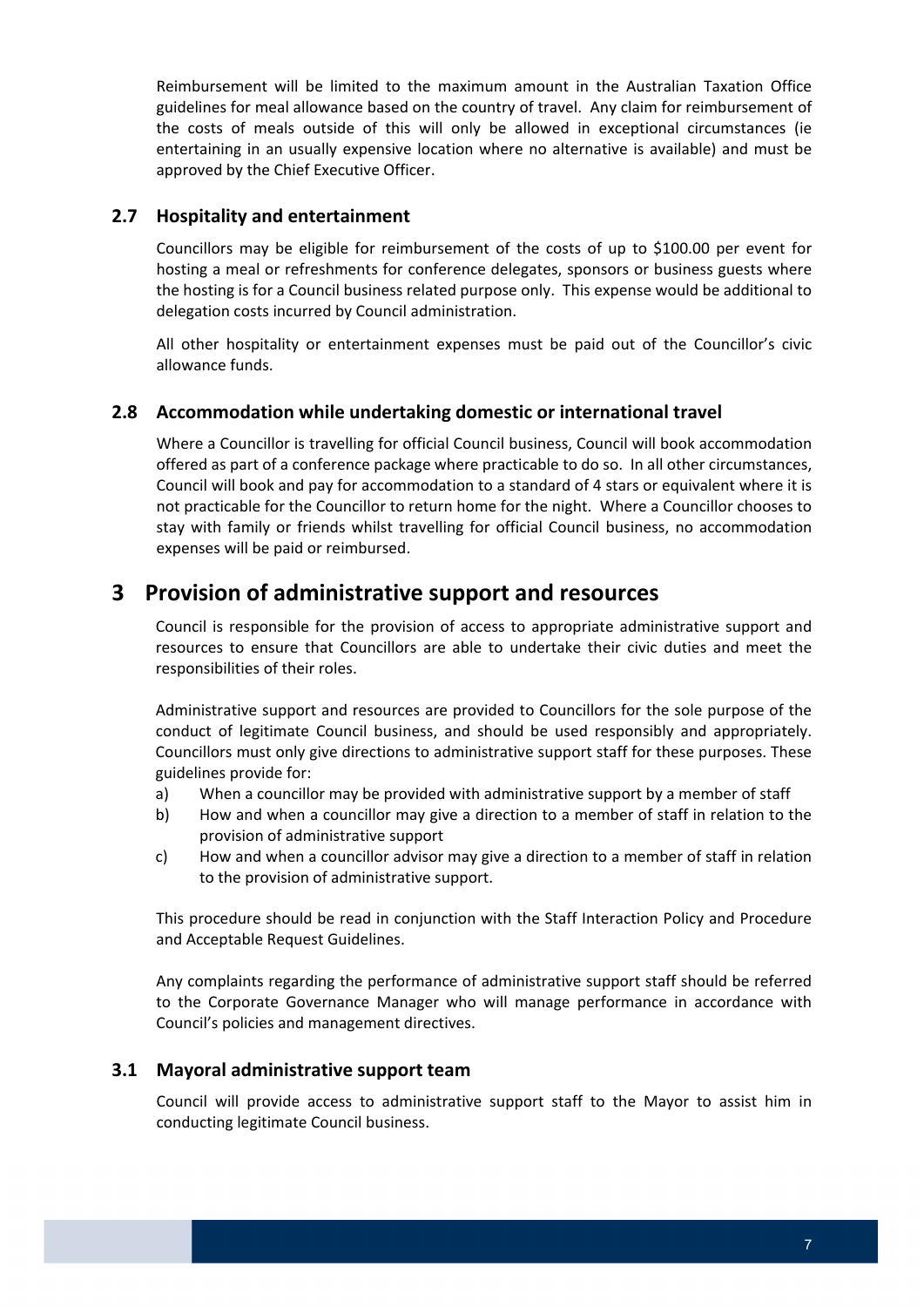The Mayor will be provided with the following administrative support staff:

- 1 x Chief of Staff
- 1 x Executive Assistant
- 1.5 x Administrative Support Officers

 All administrative support staff are employees of Logan City Council and will be employed by Council using Council's usual merit‐based employment system. All administrative support staff will be employed on the basis that they have sufficient previous experience to ensure that the best level of service is provided to the Mayor.

### **3.2 Councillor administrative support team**

 Council will provide access to administrative support staff to Councillors to assist Councillors in conducting legitimate Council business.

 All administrative support staff are employees of Logan City Council and will be employed by Council using Council's usual merit‐based employment system. All administrative support staff will be employed on the basis that they have sufficient previous experience to ensure that the best level of service is provided to Councillors. Councillors are not entitled to make recommendations or have any involvement in the recruitment process for administrative support staff.

 Councillors will have access to an administrative support team which will consist of an appropriate number of administrative officers and one (1) Team Leader who will undertake administrative support tasks for councillors as well as other duties as required. The structure and resourcing of this team will be determined by the Corporate Governance Manager based on work requirements.

# **3.3 Administrative support tasks, location and hours of work**

#### **3.3.1 Administrative support tasks**

 The administrative support tasks which can be undertaken by the Mayoral Administrative Support Team and the Councillor Administrative Support Team will be for the sole purpose of performing tasks necessary for Council business, including:

- Answering telephone calls
- Drafting or typing replies to simple correspondence
- Records management
- Logging and providing updates on requests for service on behalf of residents
- Making bookings for meetings, professional development, conferences, events and functions
- Taking minutes of internal meetings
- Attending mobile offices or community meetings with approval from the Corporate Governance Manager to take minutes
- processing forms, such as reimbursement of expenses
- photocopying, printing and ordering stationery

 Other tasks may be required which must be in accordance with position descriptions for administrative support staff. The Councillor Administrative Support Team may undertake other administrative tasks as directed by the Corporate Governance Manager. Priority will be given to completing administrative tasks for councillors before all other tasks.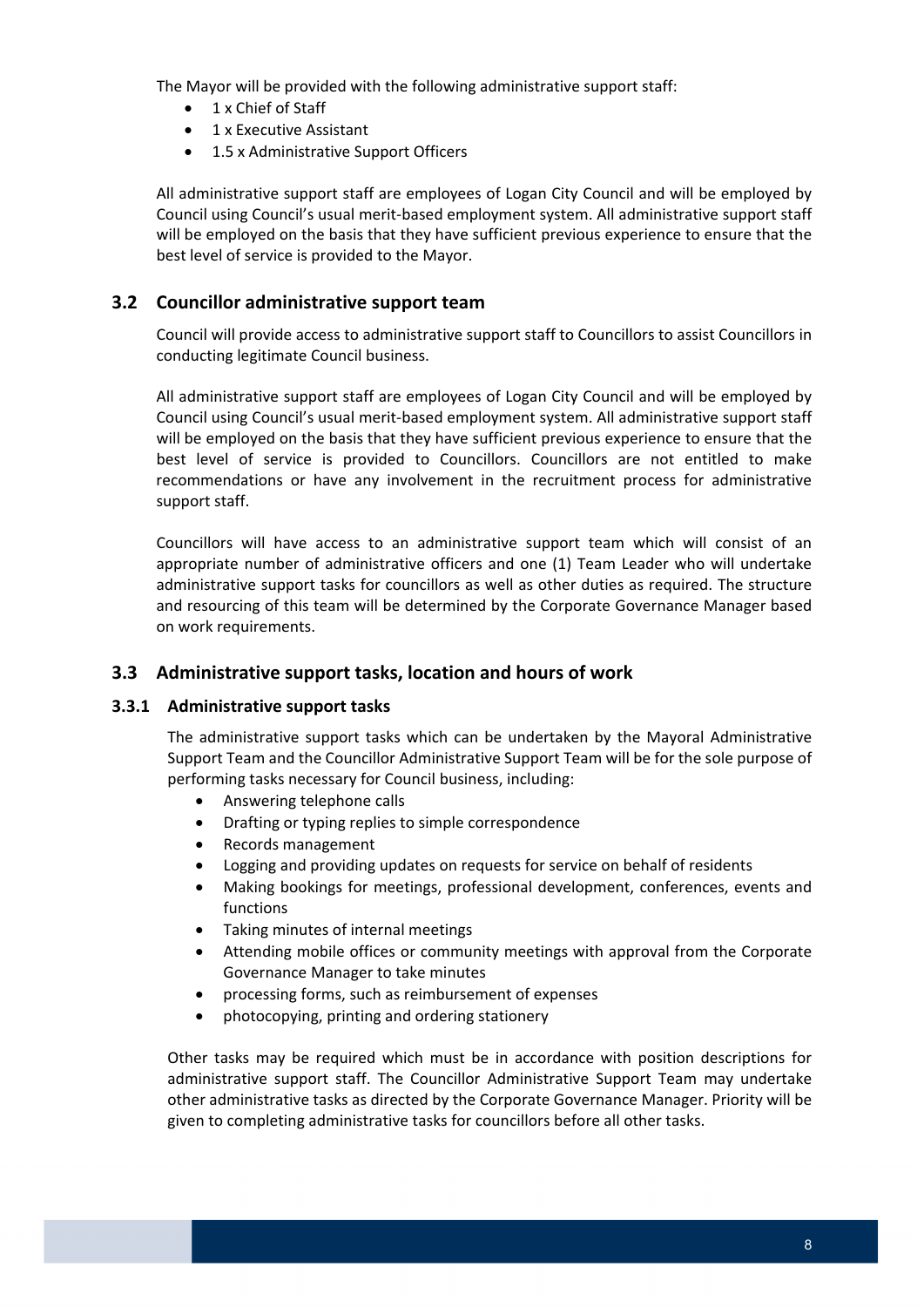All tasksfor the Councillor Administrative Support Team will be submitted to a central location and will be allocated to support staff by the Team Leader according to priority. The Chief of Staff will allocate tasks to the Mayoral Administrative Support Team.

 Under no circumstances should Councillors ask administrative support staff to carry out tasks not directly related to Council business. Tasks not related to Council business include but are not limited to:

- Attending Councillor's residences to drop off or retrieve items
- Leaving Council premises to pick up coffee, lunch or other food items for Councillors
- Dropping off or picking up dry cleaning for Councillors
- Dropping off or picking up Councillors from the airport, meetings, appointments or other external locations
- Refuelling of Councillor's vehicles
- Dropping off or picking up Councillor's vehicles
- Cleaning Councillor's offices or vehicles
- Any other personal errands or matters

#### **3.3.2 Location, Hours of work and rostered day off**

 Administrative support staff are employed under Council's Certified Agreement 2018. In accordance with the provisions of the Certified Agreement 2018, administrative support staff work a nine (9) day fortnight and must only work during Council's ordinary hours of work. The hours of work and rostered day off of all Councillor Administrative Support staff is set by the Corporate Governance Manager. The hours of work and rostered day off of all Mayoral Administrative Support staff is set by the Chief of Staff.

 Administrative support staff may only work outside of these hours or on their rostered day off with the approval of the Corporate Governance Manager or Chief of Staff as relevant. The Mayor and Councillors must not ask administrative support staff to work otherwise than in accordance with the terms of the Certified Agreement 2018.

All administrative support staff will be based at the City Administration Centre and are entitled to flexible work arrangements in accordance with the provisions of the Certified Agreement, including working from home.

#### **3.3.3 Administrative support staff attendance at external events**

 Under no circumstances will administrative support staff, with the exception of the Chief of Staff, attend any internal or external events with Councillors, including attending events as the Mayor's or a Councillor's representative or Council representative.

# **3.4 Communication and technology resources**

#### **3.4.1 Mobile telephone**

 One (1) mobile telephone will be provided to each Councillor at the beginning of the Council term, for the purposes of conducting Council business. The model provided will be in accordance with the hardware bundle approved for Councillors by the Information Services Manager.

 The mobile telephone will be upgraded once during the Council term, which will be at the end of the contracted lease period for the phone. If the mobile telephone provided to a Councillor breaks or is damaged, the mobile telephone will be sent to the contracted supplier for repair. During the period of repair, the Councillor will be provided with a temporary replacement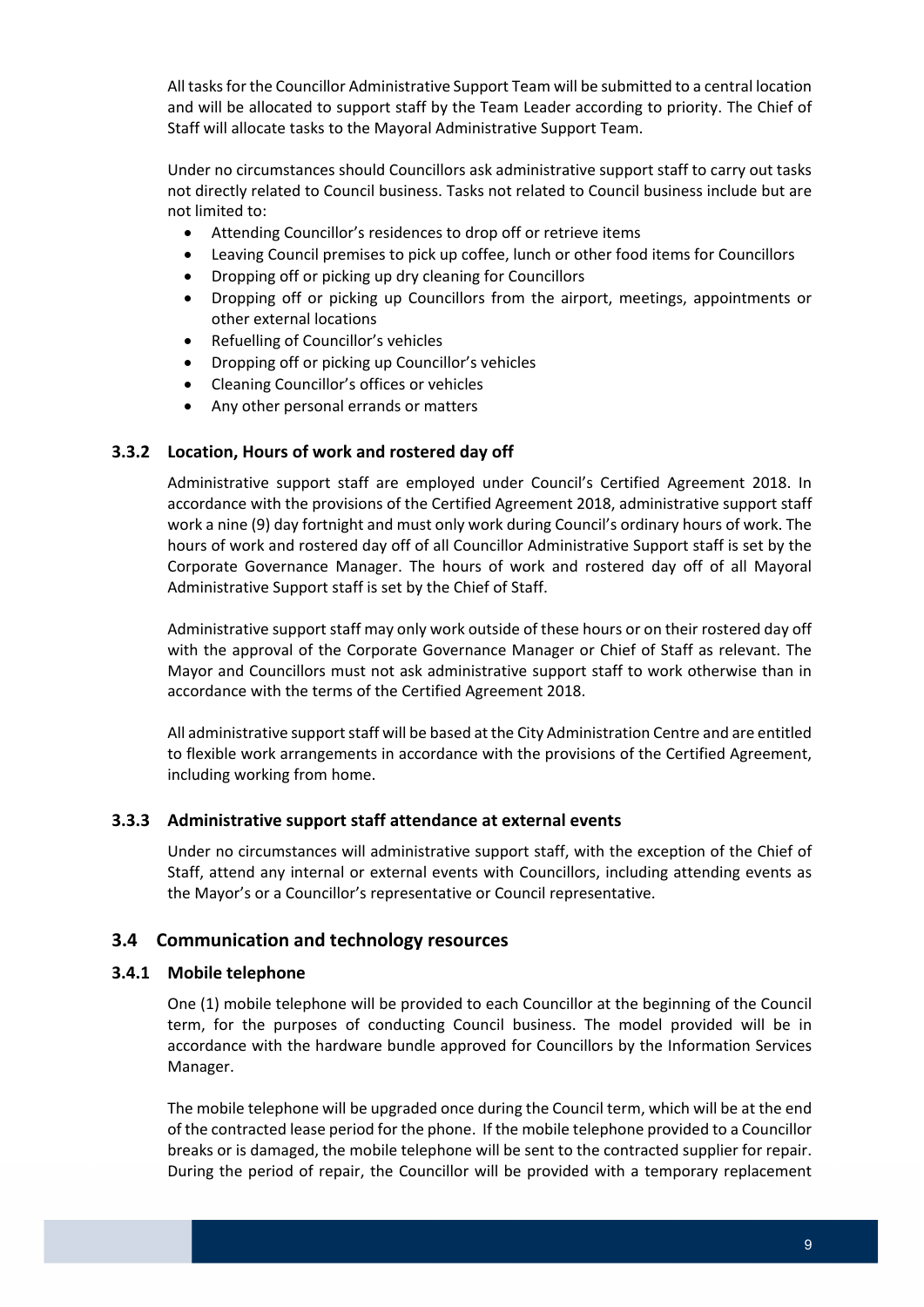mobile telephone which will be provided by the contracted supplier. The temporary replacement mobile telephone must be returned to Council as soon the Councillor's mobile telephone is repaired.

 Limited personal usage of the mobile telephone is permitted in line with the provisions for Council employees. The costs of any use of the mobile telephone that is deemed by the Information Services Manager to be inappropriate will be required to be reimbursed to Council by the Councillor from their personal funds.

 At the end of the Council term, the mobile telephone is to be returned to Council in fair condition.

Councillors may choose to port their mobile telephone number at the end of the Council term.

#### **3.4.2 Primary work device**

 One (1) laptop computer will be provided to each Councillor at the beginning of the Council term, for the purposes of conducting Council business. The model provided will be in accordance with the hardware bundle approved for Councillors by the Information Services Manager.

 If the laptop computer provided to a Councillor breaks or is damaged, the laptop computer will be sent to the contracted supplier for repair. During the period of repair, the Councillor will be provided with a temporary replacement laptop computer which will be provided by the contracted supplier. The temporary replacement laptop computer must be returned to Council as soon the Councillor's laptop computer is repaired.

 At the end of the Council term, the laptop computer is to be returned to Council in fair condition.

#### **3.4.3 Docking station, monitors and associated hardware**

 One (1) docking station, two (2) monitors, one (1) wireless keyboard, one (1) wireless mouse and one (1) headset will be provided to each Councillor at the beginning of the Council term, for the purposes of conducting Council business. The hardware provided will be in accordance with the hardware bundle approved for Councillors by the Information Services Manager.

 At the end of the Council term, the docking station, monitors, wireless keyboard, wireless mouse and headset are to be returned to Council in fair condition.

### **3.4.4 Tablet device**

 One (1) tablet device will be provided to each Councillor at the beginning of the Council term, for the purposes of conducting Council business. The model provided will be in accordance with the hardware bundle approved for Councillors by the Information Services Manager.

 If the tablet device provided to a Councillor breaks, is damaged or cannot be used, the tablet device will be sent to the contracted supplier for repair. During the period of repair, the Councillor will be provided with a temporary replacement tablet device which will be provided by the contracted supplier. The temporary replacement tablet device must be returned to Council as soon the Councillor's tablet device is repaired.

At the end of the Council term, the tablet device is to be returned to Council in fair condition.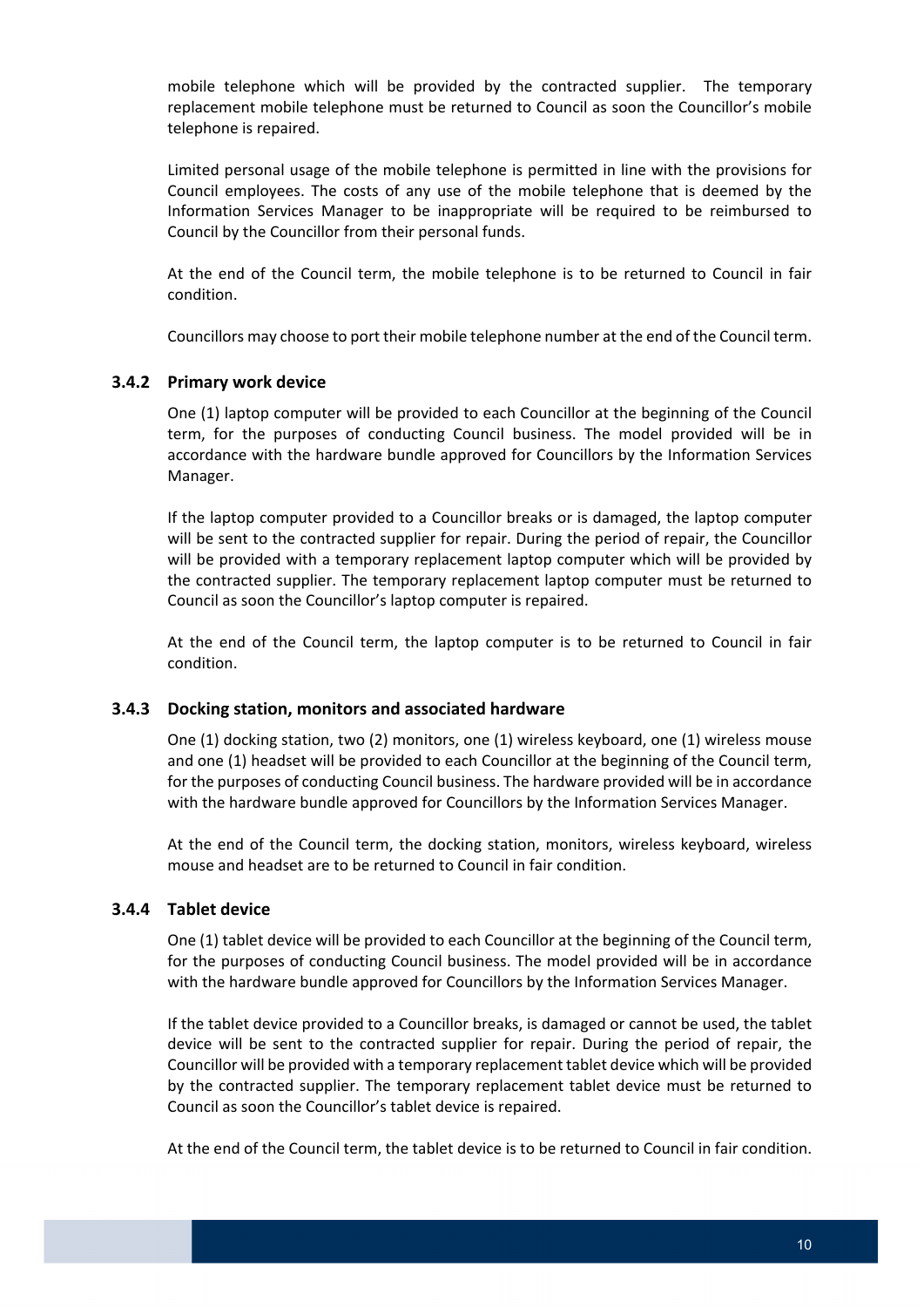# **3.5 Councillor portal**

 A dedicated Councillor Portal has been set up to provide Councillors with access to their email and calendar, corporate documents, useful links and resources, and to facilitate the exchange of information between Council and Councillors. Councillors are encouraged to fully utilise the Portal and to view documents electronically rather than printing documents. Access to the Portal is through a link at the bottom of Council's website.

Council officers will use the Councillor Portal for:

- Distributing Council meeting agendas and background papers to Councillors
- Distributing Council committee meeting agendas and background papers to Councillors
- Distributing briefing notes and associated documents to Councillors
- Responding to requests for advice or information made under the Acceptable Request Guidelines

Councillors are expected to use the Councillor Portal to:

- Access their email and calendar
- Access meeting agendas, background papers and briefing notes
- Make any requests for advice or information under the Acceptable Request Guidelines, as set out in the Staff Interaction Policy.

# **3.6 Support Toolbox**

 Council will provide a dedicated program (Support Toolbox), to track all Councillor interactions with constituents in relation to Council business.

The Toolbox has the ability to store constituent contact details, track all interactions a Councillor has with a constituent, and record what was discussed with a constituent by the Councillor or the Mayor's office, and what outcomes have been achieved. The Toolbox can be searched for constituent information and previous interaction history:

- to allow a Councillor to prepare for any upcoming meeting with that constituent
- to ensure that Council service standards are being met in relation to requests or complaints.

 All information in the Toolbox is managed in accordance with the *Information Privacy Act 2009*.

 All information about constituent interactions including meetings, complaints, emails, phone calls, Facebook requests, and other requests must be stored in the Toolbox and should not be kept in email accounts or in separate spreadsheets.

 Councillors may make a request for a report to be run from the Toolbox on such matters as open requests, closed requests, requests by Council Branch.

### **3.7 Vehicle allowance**

 Councillors will be provided with a vehicle allowance as determined by the Chief Executive Officer, which is to be used towards vehicle costs and usage directly related to legitimate Council business. The vehicle allowance entitlement is set at a percentage (ninety (90) per cent) of the vehicle allowance set for the Chief Executive Officer and/or Managers taking into consideration the considerable business kilometre use by Councillors and the fact that Councillors are not entitled to be reimbursed expenses for private use of their vehicle.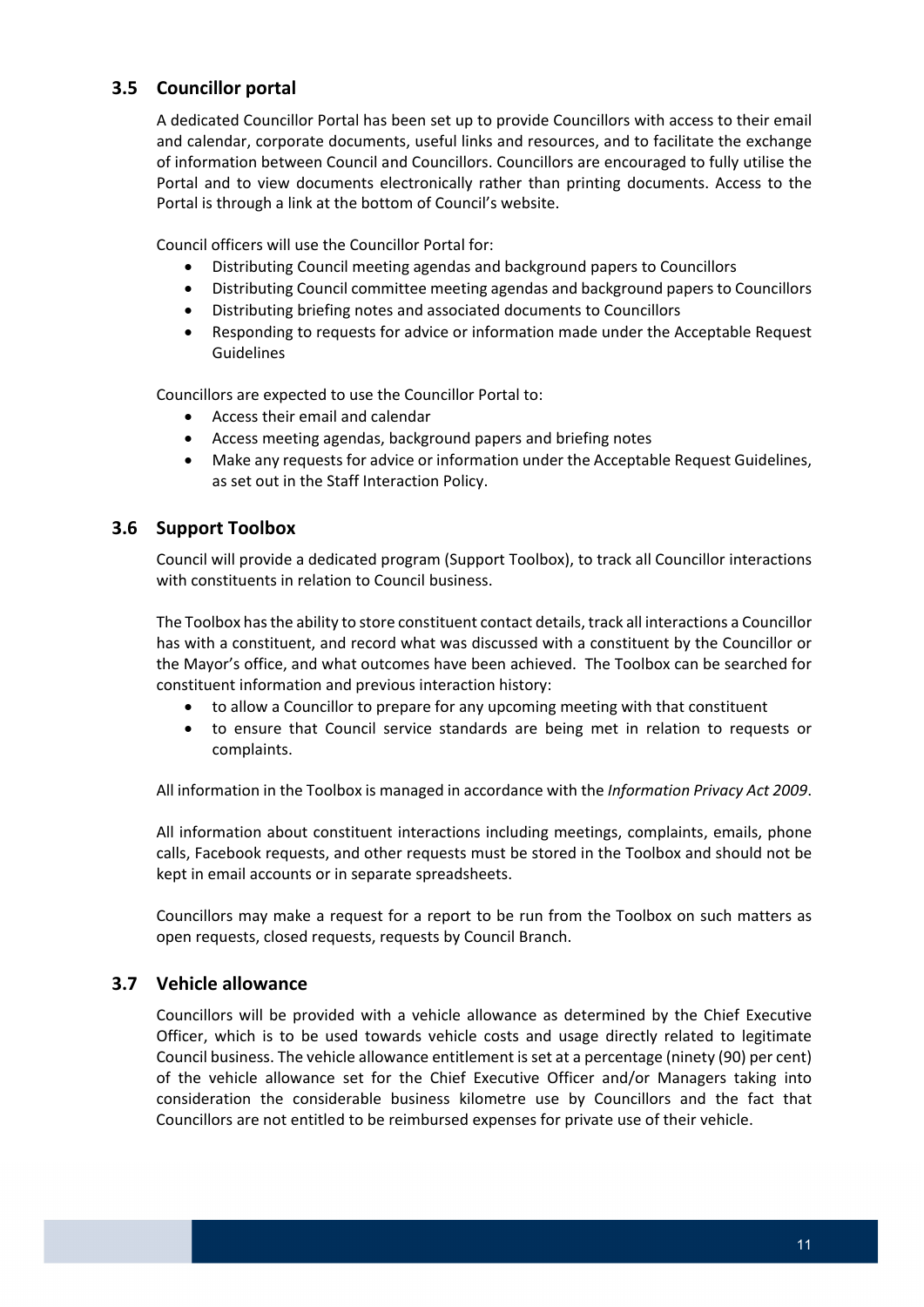The Mayor is entitled to a vehicle allowance of \$30,349.27 (current as at November 2019) per annum, made by equal weekly payments, in order to facilitate the costs of procuring, maintaining and running a vehicle (including but not limited to fuel, registration, insurance, repairs, depreciation, finance costs etc). The Mayor's entitlement is reflective of the additional civic duties and responsibilities required by the role.

 The divisional Councillor for Division 4 is entitled to a vehicle allowance of \$22,702.44 (current as at November 2019) per annum, made by equal weekly payments, in order to facilitate the costs of procuring, maintaining and running a vehicle (including but not limited to fuel, registration, insurance, repairs, depreciation, finance costs etc). This allowance takes into account the distance of Division 4 from the City Administration Centre.

 The divisional Councillors for Divisions 9 and 11 are each entitled to a vehicle allowance of \$23,202.44 (current as at November 2019) per annum, made by equal weekly payments, in order to facilitate the costs of procuring, maintaining and running a vehicle (including but not limited to fuel, registration, insurance, repairs, depreciation, finance costs etc). This allowance takes into account the distance of Divisions 9 and 11 from the City Administration Centre.

 All remaining Councillors are entitled to a vehicle allowance of \$21,702.44 (current as at November 2019) per annum, made by equal weekly payments, in order to facilitate the costs of procuring, maintaining and running a vehicle (including but not limited to fuel, registration, insurance, repairs, depreciation, finance costs etc).

 These amounts will be increased annually with the Consumer Price Index, and will be reviewed 3 months prior to each local government election.

 The Mayor and Councillors will have access to Council's preferred salary packaging provider. Should the Mayor or a Councillor wish to consider salary packaging, they must seek their own independent financial advice regarding this allowance and any taxation implications. The costs of seeking any such financial advice will not be paid for by Council.

#### **3.7.1 Car parking**

 Councillors will be provided with one (1) undercover car parking space at the Council Administration Building located at 150 Wembley Road, Logan Central.

 Councillors will be provided with a carpark access card which will give the Councillor 24 hour access to the car park designated for use. Councillors must not allow any other person to use the carpark access card which has been provided to them. Councillors must not give access to the carpark to family, friends or any other person.

 The car park must only be used for Council business and should not be utilised for personal use under any circumstances.

#### **3.7.2 Councillor identification on vehicle**

 Council will provide four (4) magnetic vehicle door decals to each Councillor. The decal will be a standard design and size approved by the Chief Executive Officer which will display the Councillor's name, image, division number and the Logan City Council logo. No custom designed decals will be provided by Council, and Councillors are prohibited from using Logan City Council's logos or images on any decals which the Councillor procured at their own cost. The image will be taken by a Council commissioned photographer and is the only image permitted to be used on any material provided by Council.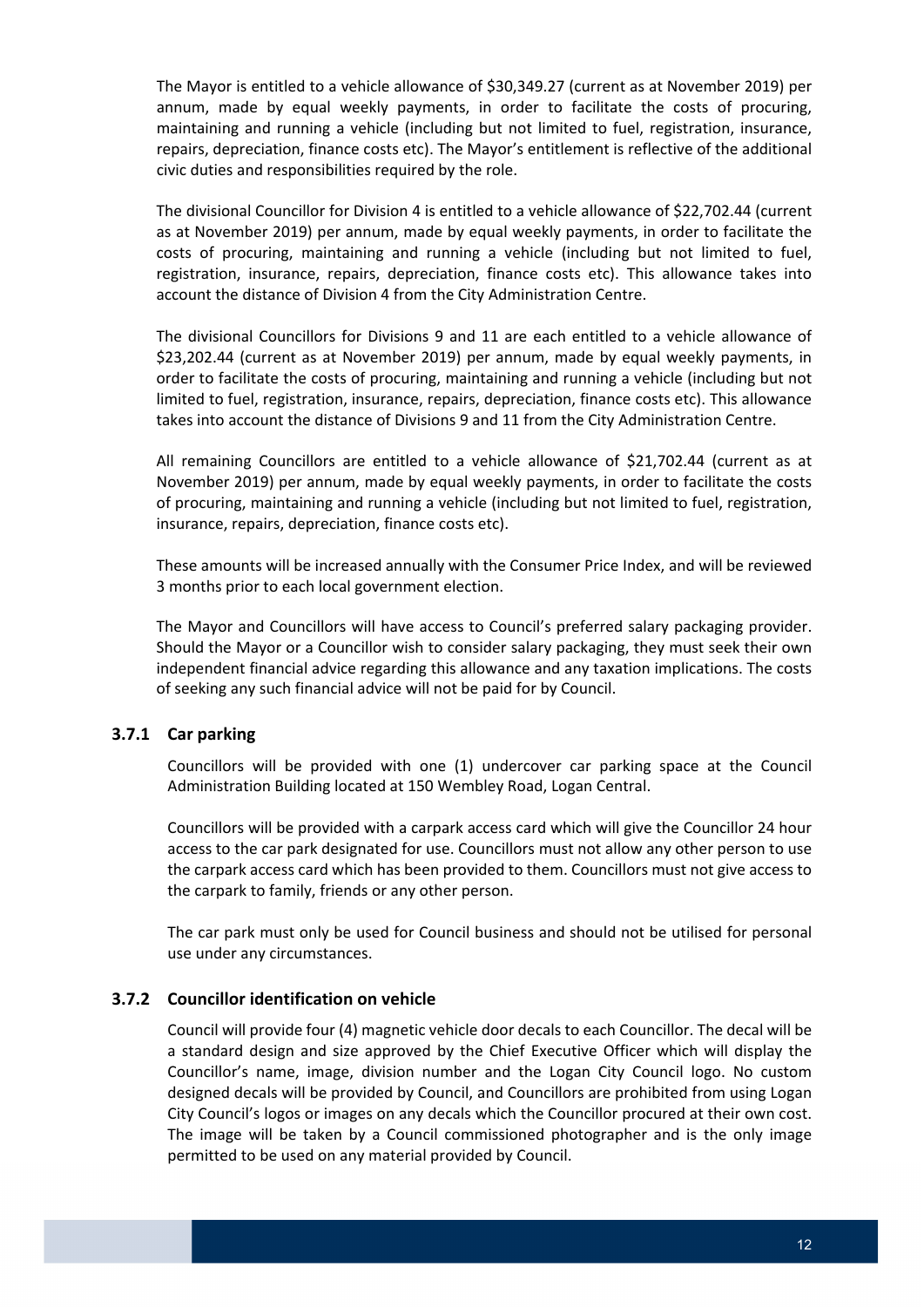# **3.8 Corporate wear, personal protective equipment and name badges**

 Council has a non‐compulsory corporate uniform and Councillors are eligible to participate in the corporate uniform scheme and will be provided with an allowance of \$165.00 per annum towards purchasing corporate uniforms. No provision will be made for Council to meet the cost of any alterations to or dry cleaning of corporate uniform garments. Any costs of alterations and dry cleaning must be met from the Councillor's private funds.

 Councillors will be provided with one (1) name badge displaying their name and the Logan City Council logo.

 Councillors will be provided with all necessary personal protective equipment if and when required. Councillors are expected to comply with all Workplace, Health and Safety requirements.

# **3.9 Office facilities**

 The Mayor will be provided with a separate office in the Council Administration Building at 150 Wembley Road, Logan Central.

 All other Councillors will be provided with an office located in a designated Councillor office area in the Council Administration Building at 150 Wembley Road, Logan Central.

 Access to a dedicated Councillor meeting room will be provided within the Council Administration Building. In addition to this, access to the Woodridge room and Logan room will be provided for the purposes of conducting meetings relating to Council business. Council owns a number of facilities within Divisions which Councillors are entitled to book for Council business.

 Councillors and Councillor Advisors will be granted 24‐hour accessto the Council Administration Building to reflect the 24/7 nature of the roles. To facilitate these arrangements:

- (a) Councillors will be responsible for their own and Councillor Advisors' health and safety, including working alone and fatigue management.
- (b) Only immediate family members and persons deemed appropriate by the Councillor will be permitted to accompany Councillors to the Council Administration Building after hours.
- (c) Councillors are responsible for persons who accompany them to the Council Administration Building after hours, including the confidentiality of material in the workplace.

#### **3.10 Stationery**

 Councillors will be provided with a generic stationery item bundle for use for Council business, as determined by the Corporate Governance Manager. The generic stationery bundle will not contain the Logan City Council logo and will not contain the Councillor's image and/or name.

 All requests for replacement stationery must be made to the Corporate Governance Manager. Councillors must not request that Council purchase stationery items. If Councillors wish to use stationary items other than those provided in the generic stationary item bundle, those items must be purchased using the Councillor's own personal funds. Councillors may not commission stationery items that contain Logan City Council's logos or images.

Councillors will also be provided with a selection of newspapers for use by all Councillors.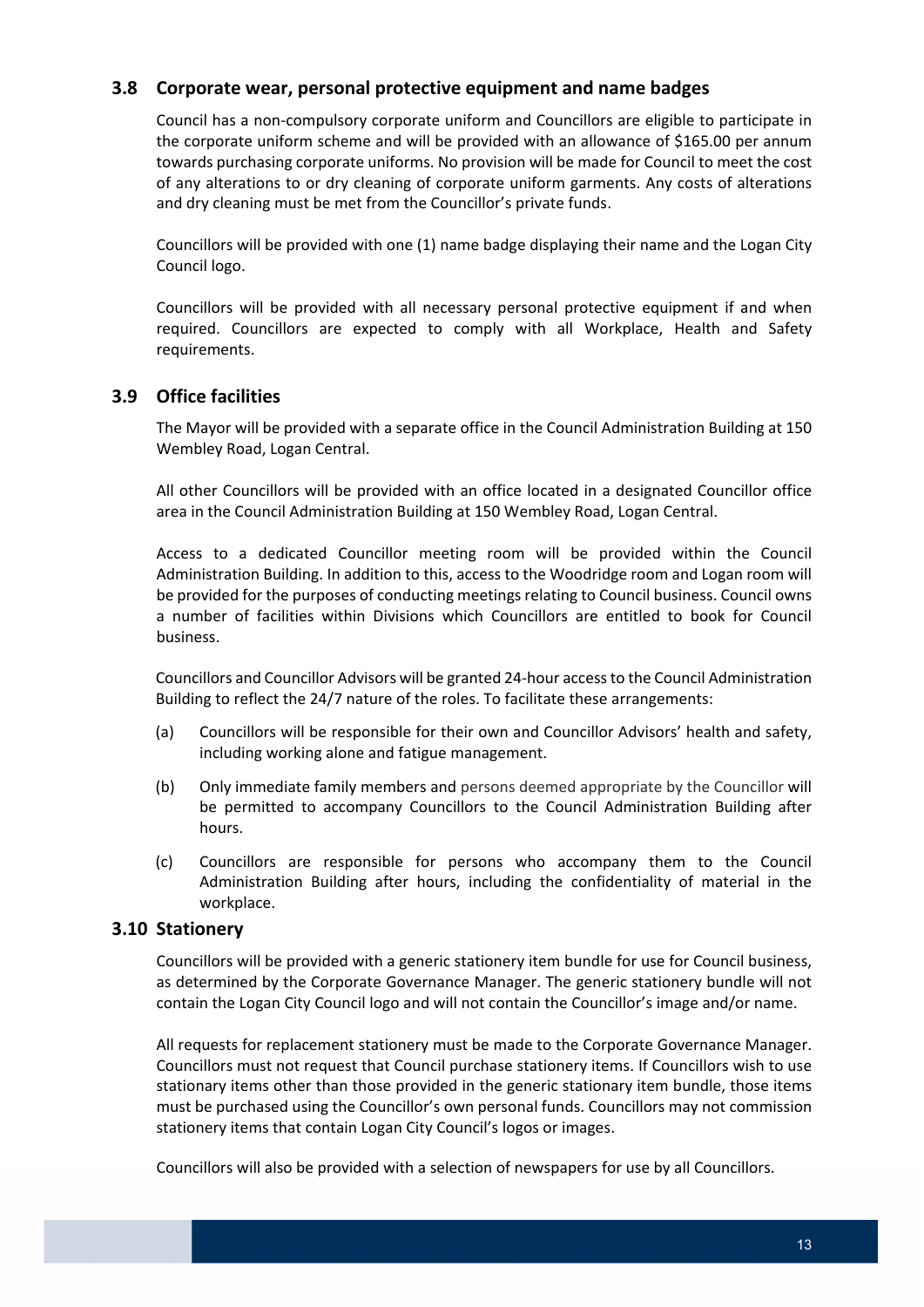# **3.11 Personalised stationery items and electronic media**

 The following personal stationary items and electronic media will be made available to Councillors:

- Personalised electronic letterhead for use for legitimate Council business, using a standard design format
- Personalised email footers and signature blocks, using a standard design format
- One (1) Council email address, using a standard design format
- Access to Council divisional social media accounts
- **•** Business cards, stating the Councillor's name, division, Council mobile telephone number, Council email address, official social media accounts and Logan City Council logo only, using a standard format design
- Digital Council Christmas card for Council business, using a standard design format

# **3.12 Marketing material**

 The Our Logan Magazine or any other corporate publication must not be used for Councillor marketing.

#### **3.12.1 General promotional items**

 A promotional items pack will be provided to each Councillor at the beginning of each financial year, for the purposes of conducting Council business. The type and amount of promotional material provided will be itemised in accordance with the marketing material guidelines approved for Councillors by the Marketing and Events Manager. Items will not include Councillor images or personal Councillor contact information.

#### **3.12.2 Corporate stationery**

 Corporate stationery for Councillors may include an image, division number and contact details where appropriate and as outlined in the marketing materials guidelines approved for Councillors by the Marketing and Events Manager. The image will be taken by a Council commissioned photographer and is the only image permitted to be used on any material provided by Council.

#### **3.12.3 Mobile office marketing material**

 A mobile office marketing pack will be provided to each Councillor at the beginning of the Council term, for the purposes of conducting Council business. The material provided will be in accordance with the mobile office marketing pack guidelines approved for Councillors by the Marketing and Events Manager. Mobile office packs may include an image, division number and contact details where appropriate and as outlined in the marketing pack guidelines approved for Councillors by the Marketing and Events Manager. The image will be taken by a Council commissioned photographer and is the only image permitted to be used on mobile office material provided by Council.

### **3.13 Advertising and sponsorship**

 All advertising and sponsorship must be done in accordance with the guidelines approved for Councillors by the Marketing and Events Manager. All advertising and sponsorship must be for Council business.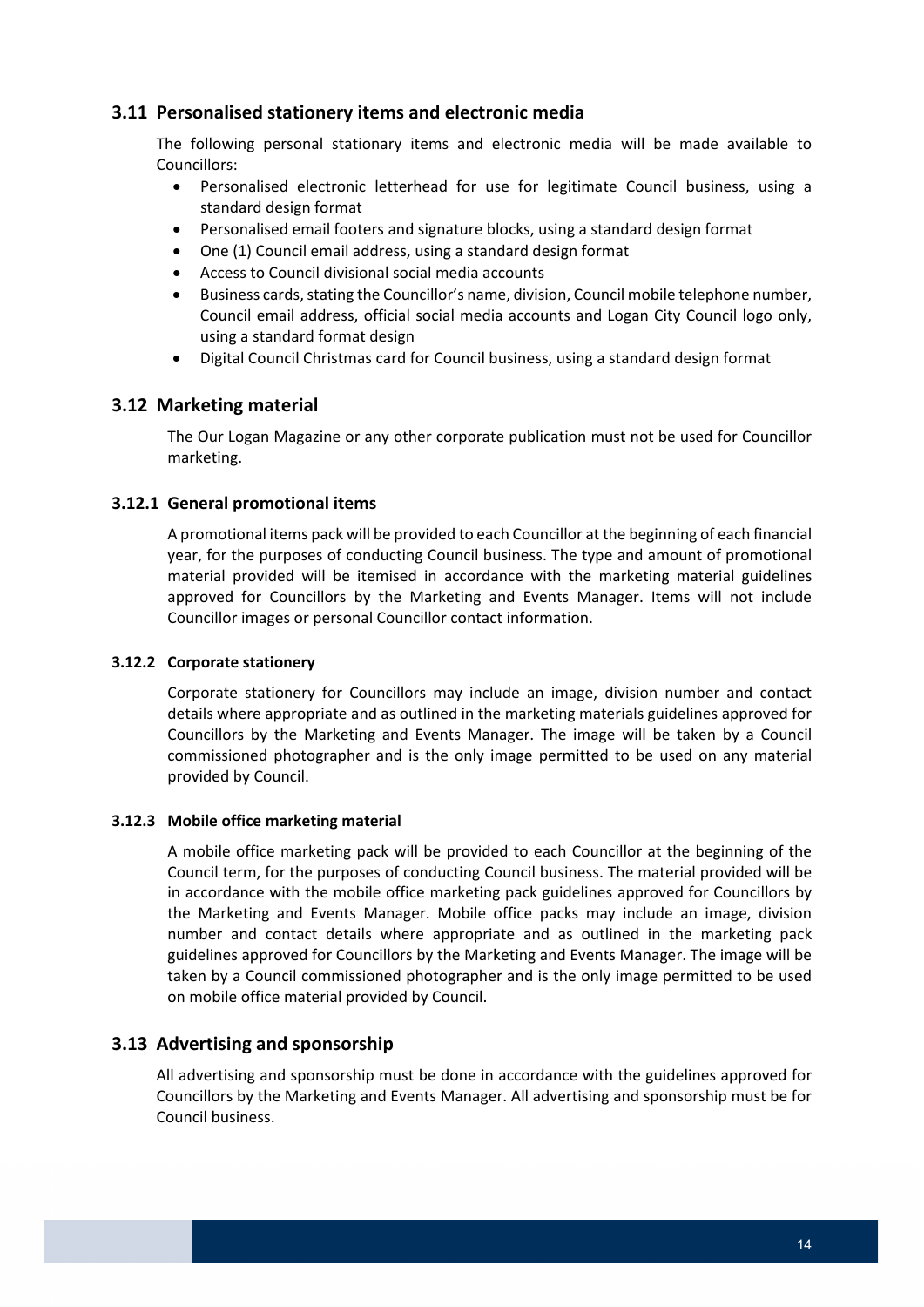Where a Logan City Council event, program or service is to acknowledge Councillor involvement or support, the standard wording used for the acknowledgment will be:

 *Proudly supported by Logan City Council*

# **3.14 Asset ownership, maintenance and return**

 All facilities, equipment and resources provided to Councillors to undertake their duties as a Councillor remain the property of Logan City Council and must be accounted for during Council's audits. Councillors are expected to look after all facilities, equipment and resources provided to them responsibly and be mindful that these are publicly funded.

 All information stored on facilities, equipment and resources provided to Councillors remains the property of Council at all times.

 Council will cover all ongoing maintenance costs associated with Council facilities, equipment and resources to ensure that it is operating for optimal professional use, subject to proper usage and standards of care.

 All facilities, equipment and resources provided to Councillors are to be returned to Council in fair condition either:

- Prior to the completion of the Council term in accordance with section 160 of the *Local Government Act 2009*, at a date and time reasonably requested by the Chief Executive Officer; or
- No later than the close of business on the day following the end of the Council term in  accordance with section 160 of the *Local Government Act 2009*; or
- Immediately if the Councillor is suspended under section 182A of the *Local Government Act 2009.*

# **4 Printing, postage and mail outs**

#### **4.1 Printing**

 Council is committed to the protection of the environment in line with the local government principle of sustainable management of assets. Accordingly, Council is undergoing digitisation of the organisation to reduce paper usage. Councillors are strongly encouraged to honour this commitment by keeping printing to a minimum, using the Councillor portal wherever possible and utilising electronic communication. Council has provided a number of systems to assist Councillors to reduce their paper usage and encourage good record keeping:

| <b>Item</b>                                         | Paper-centric                                                       | <b>Environmentally friendly</b><br>alternative                                                                                                                                                                   |
|-----------------------------------------------------|---------------------------------------------------------------------|------------------------------------------------------------------------------------------------------------------------------------------------------------------------------------------------------------------|
| Council meeting<br>agendas and<br>background papers | Printing copies of agendas<br>and background papers for<br>meetings | Agendas and background papers<br>$\bullet$<br>will be uploaded to the<br><b>Councillor Portal</b><br>Councillors use their portable<br>device to both view and take<br>notes on agendas and<br>background papers |
| <b>Briefing notes</b>                               | Printing briefing notes for<br>meetings                             | Councillors use their portable<br>lo<br>device to both view and take<br>notes on briefing papers                                                                                                                 |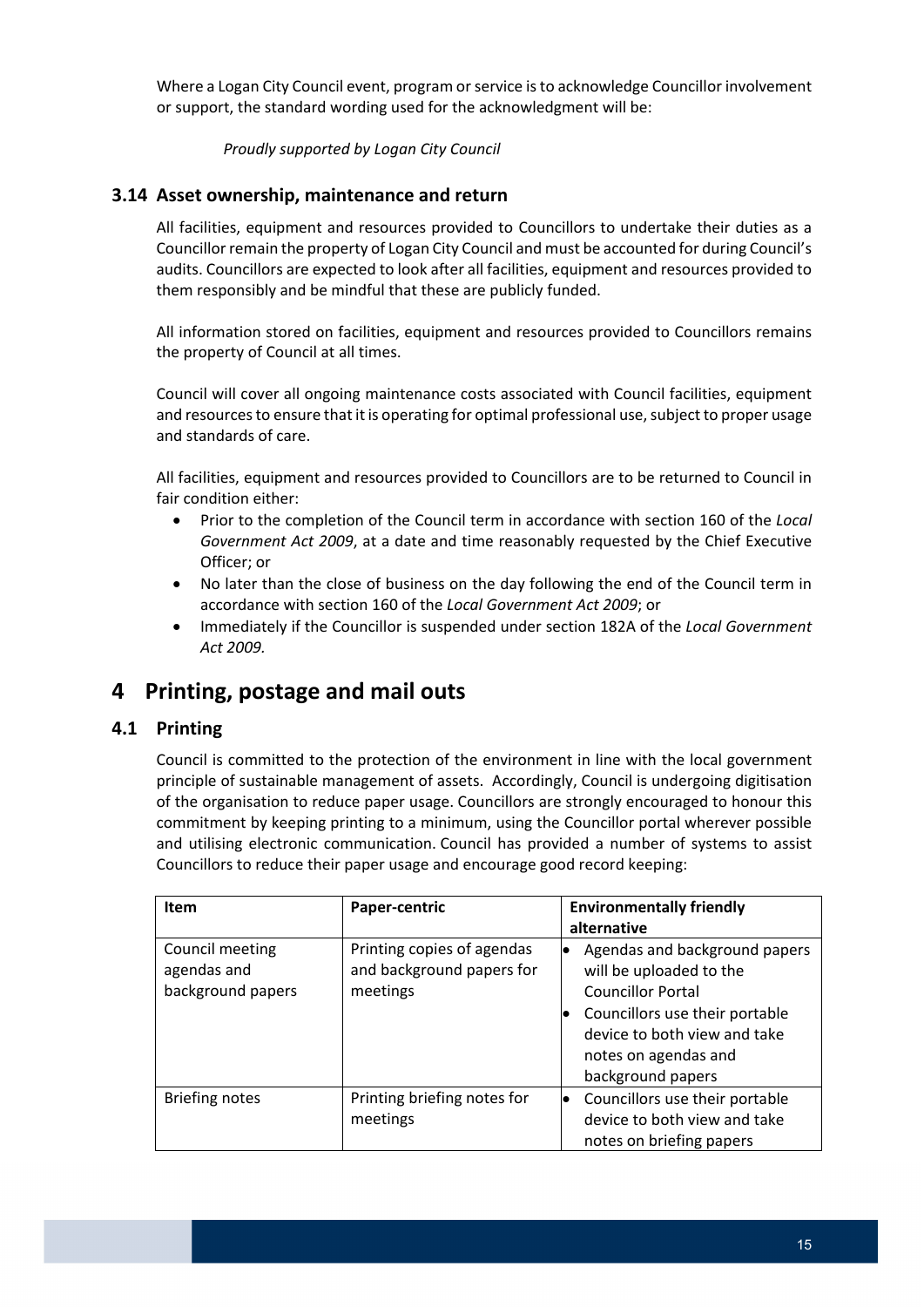| <b>Item</b>                      | Paper-centric                        | <b>Environmentally friendly</b><br>alternative                           |
|----------------------------------|--------------------------------------|--------------------------------------------------------------------------|
| Tracking constituent<br>requests | Recorded in a notebook               | Councillor Advisors enter the<br>information into the Support<br>Toolbox |
| Electoral Roll                   | Printed by either name or<br>address | Councillors view this<br>electronically                                  |

 General printing of Council documents only is permitted where absolutely necessary. Printing totals will be audited monthly to ensure that Council is honouring its commitment to reducing paper usage and to ensure transparent and accountable use of public funds.

 Councillors will be provided with a printer/photocopier which will be located within the administrative support staff pool. A request for any bulk printing should be sent to the Print Room.

# **4.2 Newsletters and community printing**

 Council will cover the costs of printing two hundred (200) pages (100 sheets – double sided) for Neighbourhood Watch newsletters in black and white only per division per month. No other community publications or newsletters will be printed by Council.

 Printing of all Neighbourhood Watch newsletters must be done through the Print Room in accordance with the Councillor Outgoing Correspondence and Postage Guidelines(Appendix 1).

 If a Councillor wishes to print other newsletters or information sheets for the community, Council resources must not be used to do so.

 No printing is to be done outside of normal Council business hours of 8.00am – 5.00pm Monday to Friday. No printing is to be done after hours, on weekends or on public holidays.

 Printing totals will be audited monthly to ensure that Council is honouring its commitment to reducing paper usage and to ensure transparent and accountable use of public funds.

#### **4.3 Outgoing correspondence and postage**

 All outgoing correspondence and postage must be managed in accordance with the Mayor and Councillor Outgoing Correspondence and Postage Guidelines (Appendix 1).

# **5 Meals**

#### **5.1 Council and committee meetings**

 Councillors will be provided with light refreshments on Council meeting days and committee sitting days. The type of light refreshments to be provided will be at solely at Council's discretion, taking into account any particular dietary requirements of Councillors.

No alcohol will be served.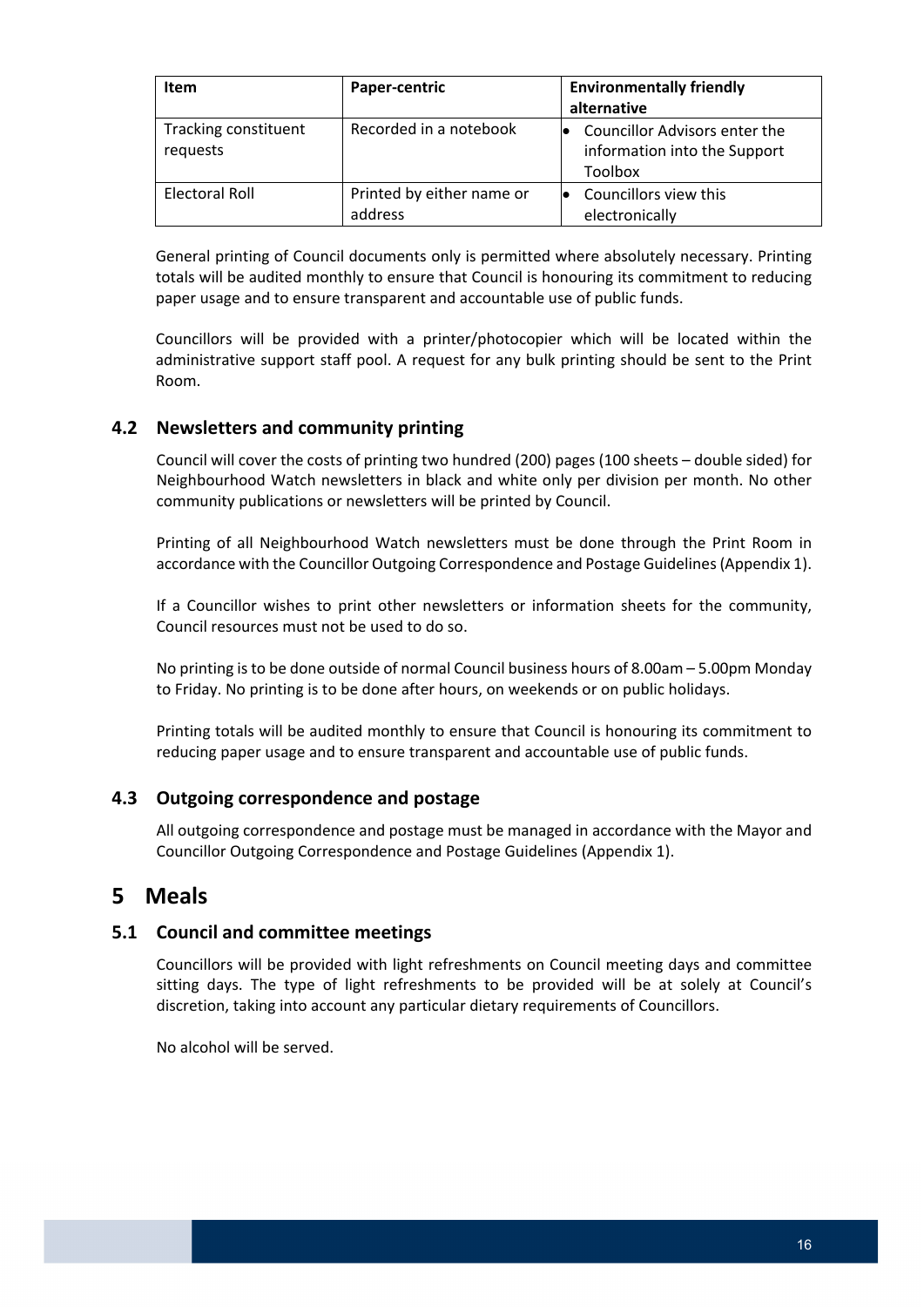# **5.2 General meals**

 Councillors are not entitled to free meals, beverages or other food from Council's facilities including canteens, cafes, sports facilities, and the Logan Entertainment Centre. Councillors are sufficiently remunerated under the legislation, and are expected to pay for all of their own meals using their personal funds.

 Councillors may be provided with light refreshments, excluding alcohol, on particular occasions (for example, where a meeting or Council held training session extends over lunch time) at Council's discretion.

# **6 Access to Council buildings**

Councillors will be provided with access to the following areas in Council's Administration Building at 150 Wembley Road, Logan Central:

- Council chambers
- Woodridge room
- Logan room
- Councillor meeting room (Level 5)
- Councillor offices (Level 5)
- Office of the CEO and Directors (Level 4)
- administrative support staff area (Level 5)
- kitchen facilities located in the administrative support staff area (Level 5)
- The Basement café area
- All publicly accessible areas in Council buildings

 Councillors are not entitled to enter any work areas of Council. Meetings with Council employees are to be coordinated by the administrative support staff and held in the dedicated Councillor meeting room, the Woodridge room or the Logan room.

 Should an occasion arise where a Councillor is required to attend a meeting in a Council work area, the Councillor may only enter the work area if escorted by a Council employee who is attending the meeting. The Councillor will be escorted out of the work area upon completion of the meeting.

# **7 Access to Council systems**

Councillors will be provided with access to the following Council systems:

- Their Council email account
- The Councillor Portal
- Tech One for the purposes of approving leave for Advisors

Councillors will not have access to Council's operating systems including but not limited to:

- DM document management system
- Pathway
- Council's intranet

# **8 Payment of rates by instalment**

 Councillors who are ratepayersin Logan City Council may apply to have rate instalments deducted from their wages or salaries.

per respect of the condition To participate in this scheme: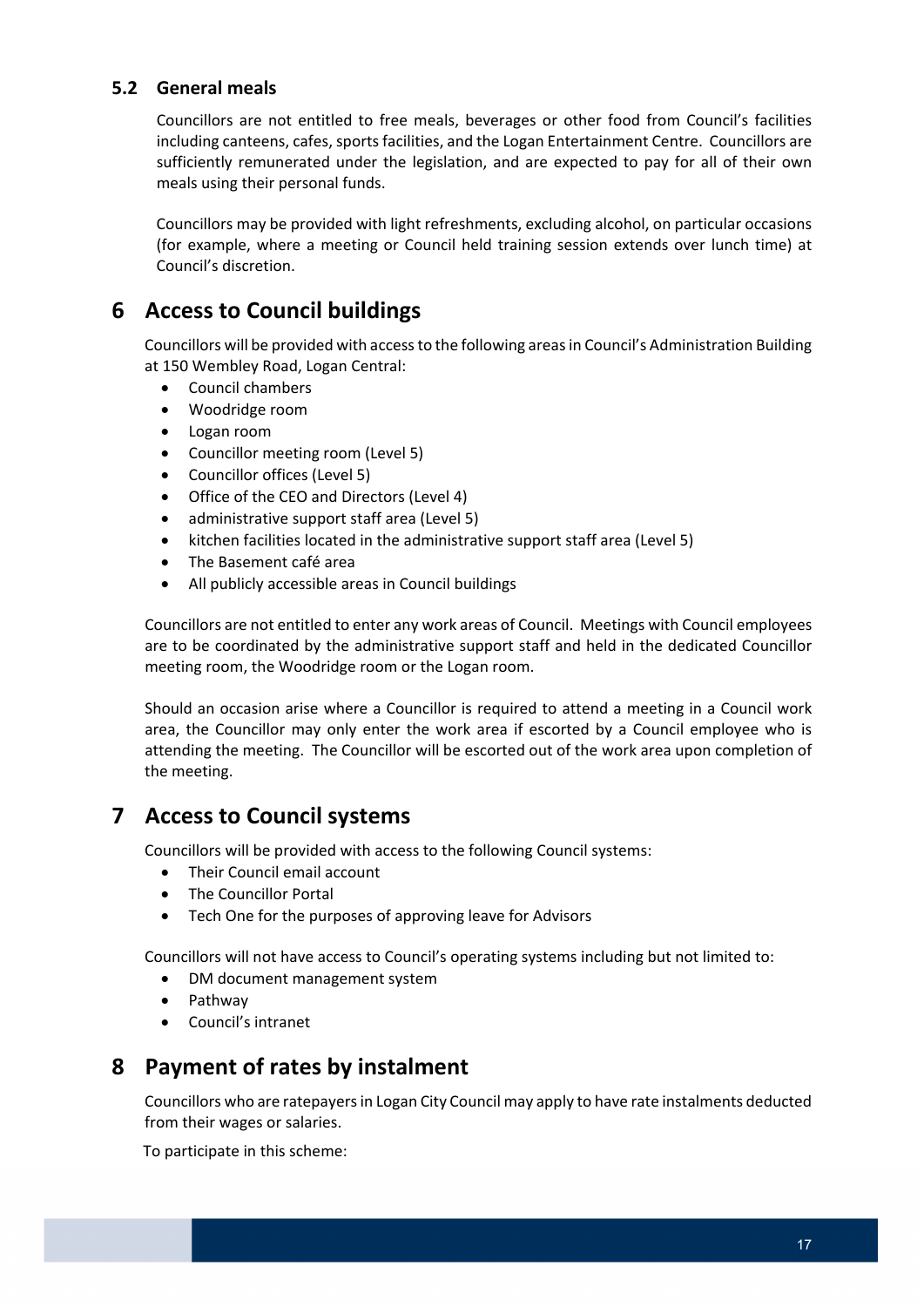- Councillors must be the registered owner of the property in question
- Councillors must make an application in writing to the Finance Manager
- There must be no arrears of rates on the property at the time of the application

 If the application is accepted, the deductions will be made in advance, and discounts will be allowed provided that payments remain in advance of the discount day of each rates assessment. Any refunds of excess rates paid will only be dealt following a written request for a refund, and will be dealt with through the issue of a refund cheque during a subsequent weekly cheque run.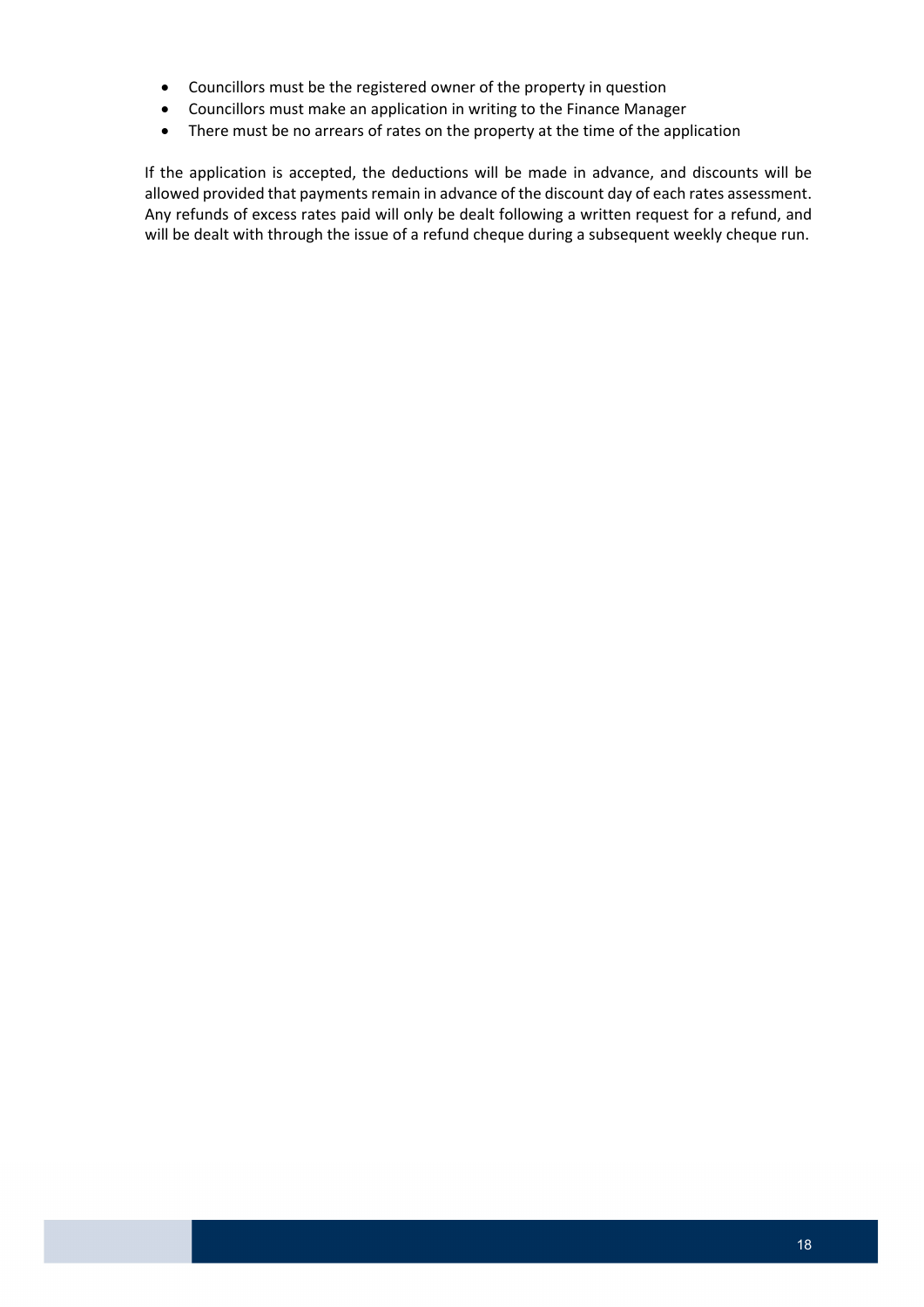#### **Appendix 1 – Mayor and Councillor Outgoing Correspondence and Postage Guidelines**

 These guidelines seek to achieve a balance between the Mayor's and Councillors' desire to personally inform and engage with their communities against the public expectation that Council funded resources are being used reasonably and for Council business only.

 This guideline applies for all outgoing mail including all letters, parcels and boxes whether sent by regular mail, express post or registered post.

#### **1. Letters about Council activities or programs**

 Where a Councillor wishes to send a letter to a constituent or group of constituents regarding activities or programs being administered by Council within the community, Councillors are required to seek the written approval and input of the relevant Branch Manager or delegate for factual content.

 Where the relevant Branch Manager does not support and approve the factual content, the Manager may suggest alternative wording. Where the Manager does not support the letter being sent, or where the Councillor is not happy with the Manager's alternate wording, the Councillor may refer the matter to the relevant Director for determination.

The letter must not be mailed out until the matter has been resolved.

#### **2. Contents of outgoing correspondence and specifications**

Outgoing correspondence must be printed on:

- 1. Council approved "Councillor" letterhead produced and provided by the Marketing and Events Branch
- 2. 120gsm paper stock with a maximum of up to three sheets, which can be double sided
- 3. Only to be printed by Councillor Advisors, the Mayor or Councillor Administrative Support Team or the Records Printroom.

 The maximum number of outgoing letters must not exceed 5000 as per the Printroom "Corporate Business Rules".

#### **3. Recording of all outgoing correspondence**

 All outgoing correspondence, including mail merges, data sources and templates are to be saved to the relevant divisional councillor file within Council's DM records management system, by the Councillor Advisor or Administrative Support staff. Once approved and posted, all documents are to be declared as a record within DM by the Councillor Advisor or Administrative Support staff.

#### **4. Outgoing mail register**

 All outgoing mail that is printed and prepared by the Mayor or a Councillor, Councillor Advisor or Administrative Support staff must be placed in the outgoing mail satchel located on Level 5. The satchel will be collected by the Records Management Program daily and processed for postage the same day.

 Each Councillor Advisor will maintain an Outgoing Mail register for each divisional Councillor. The Outgoing Mail register must record the following information:

- Recipient or data source (for bulk mail outs)
- Subject of letter
- Date of letter